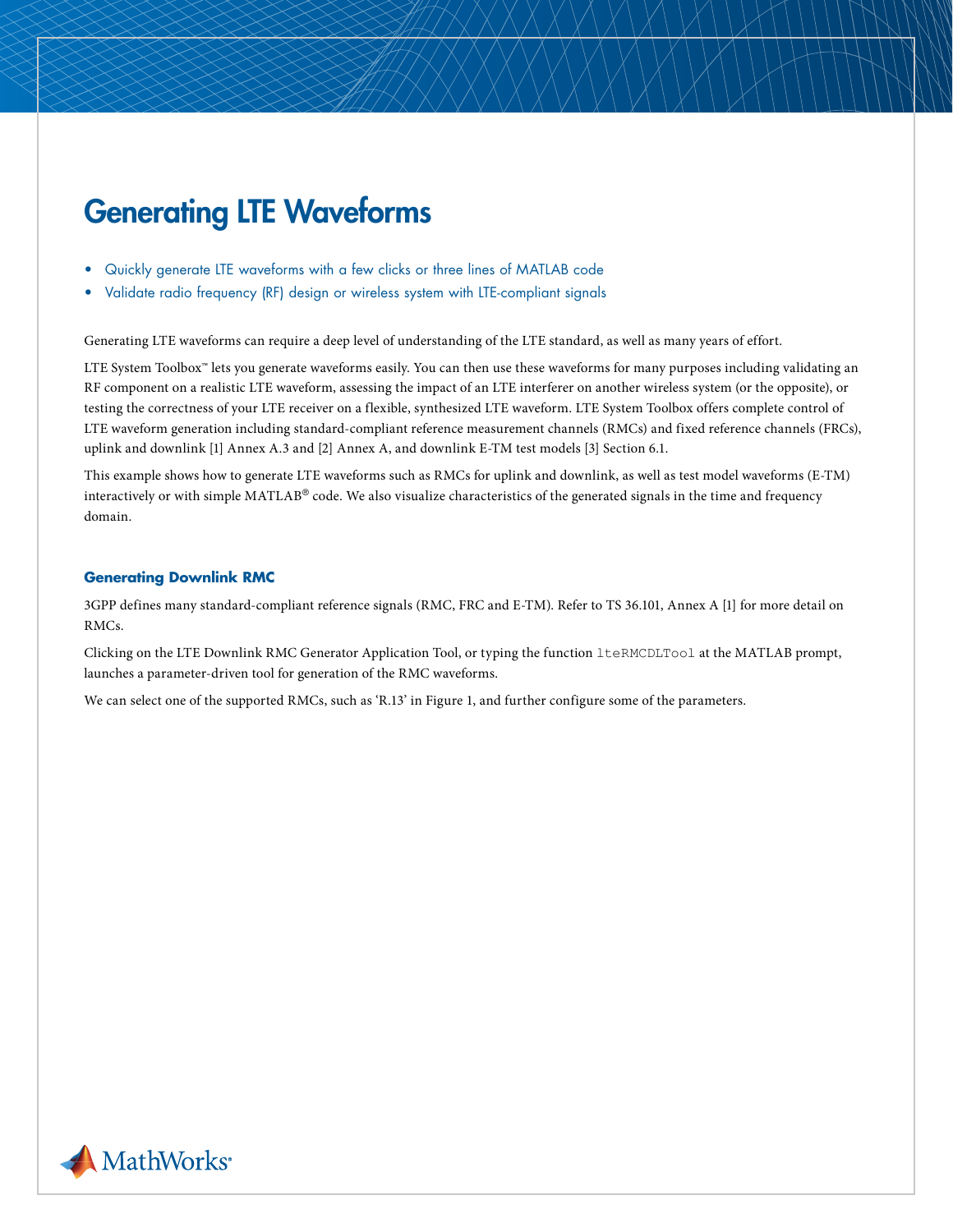| <b>CALLE Downlink RMC Generator</b>                                                                                                    |                  |                                                                                               | x<br>نعارص   |  |
|----------------------------------------------------------------------------------------------------------------------------------------|------------------|-----------------------------------------------------------------------------------------------|--------------|--|
| Generate PDSCH reference measurement channel (RMC) waveforms. These are specified in TS36.101 Annex A.3 for UE<br>performance testing. |                  |                                                                                               |              |  |
| Reference channel                                                                                                                      | R.13<br>۳        | RMC parameter summary-                                                                        |              |  |
| Duplex mode                                                                                                                            | <b>FDD</b><br>۳  | Number of downlink resource blocks.<br>50<br>Transmit antenna ports<br>4<br><b>Modulation</b> |              |  |
| <b>Transmission scheme</b>                                                                                                             | SpatialMux<br>۳  |                                                                                               | <b>QPSK</b>  |  |
| Cell identity                                                                                                                          | 0                | <b>Transmission layers</b>                                                                    | 1            |  |
| <b>RNTI</b>                                                                                                                            | 1                | Total info bits per frame per codeword                                                        | 38760 bits   |  |
| RV sequence                                                                                                                            | [0 1 2 3]        |                                                                                               |              |  |
| Rho (dB)                                                                                                                               | 0                | Codeword input data-<br>User defined<br>Transport info bit stream (codeword 1)                |              |  |
| <b>OCNG</b>                                                                                                                            | Off<br>▼         |                                                                                               | ▼            |  |
| Number of subframes                                                                                                                    | 10 <sup>10</sup> |                                                                                               | [1; 0; 0; 1] |  |
| Number of codewords                                                                                                                    | 1<br>۳           | Transport info bit stream (codeword 2)                                                        |              |  |
| PMI set                                                                                                                                | $[1]$            |                                                                                               | User defined |  |
| Number of HARQ processes                                                                                                               | 8                |                                                                                               | [1; 0; 0; 1] |  |
| Windowing (samples)                                                                                                                    | 0                |                                                                                               |              |  |
| Waveform output variable                                                                                                               | rmcwaveform      |                                                                                               |              |  |
| Resource grid output variable                                                                                                          | rmogrid          |                                                                                               |              |  |
| RMC configuration output variable                                                                                                      | rmcconfig        |                                                                                               |              |  |
| Generate waveform                                                                                                                      |                  |                                                                                               |              |  |

 *Figure 1. Select one of the supported RMCs from the LTE Downlink RMC Generator*

When we select an RMC, all the parameters are set up as defined in 3GPP TS 36.101 [1] Annex A.3. For R.13, the number of resource blocks is set to 50, the number of antennas to 4, and so forth. We can then generate the standard-compliant waveform simply by clicking **Generate waveform**.

## **Depicting 10 Subframes of R.13 RMC Waveform**

Figure 2 shows the real part of subframes 0 through 9 of the R.13 I/Q waveform. A few characteristics are easy to recognize:

- There are four plots, each corresponding to one of the four transmit antennas for R.13.
- The sixth subframe (subframe 5) includes a hole, consistent with Table A.3.4.2.2-1 [1], which specifies that the sixth subframe should not contain any data physical downlink shared channel (PDSCH) transmission.
- In the sixth subframe, the dark blue plot includes more data because the primary and secondary synchronization signals (PSS/SSS) are located in that subframe and transmitted from only one antenna.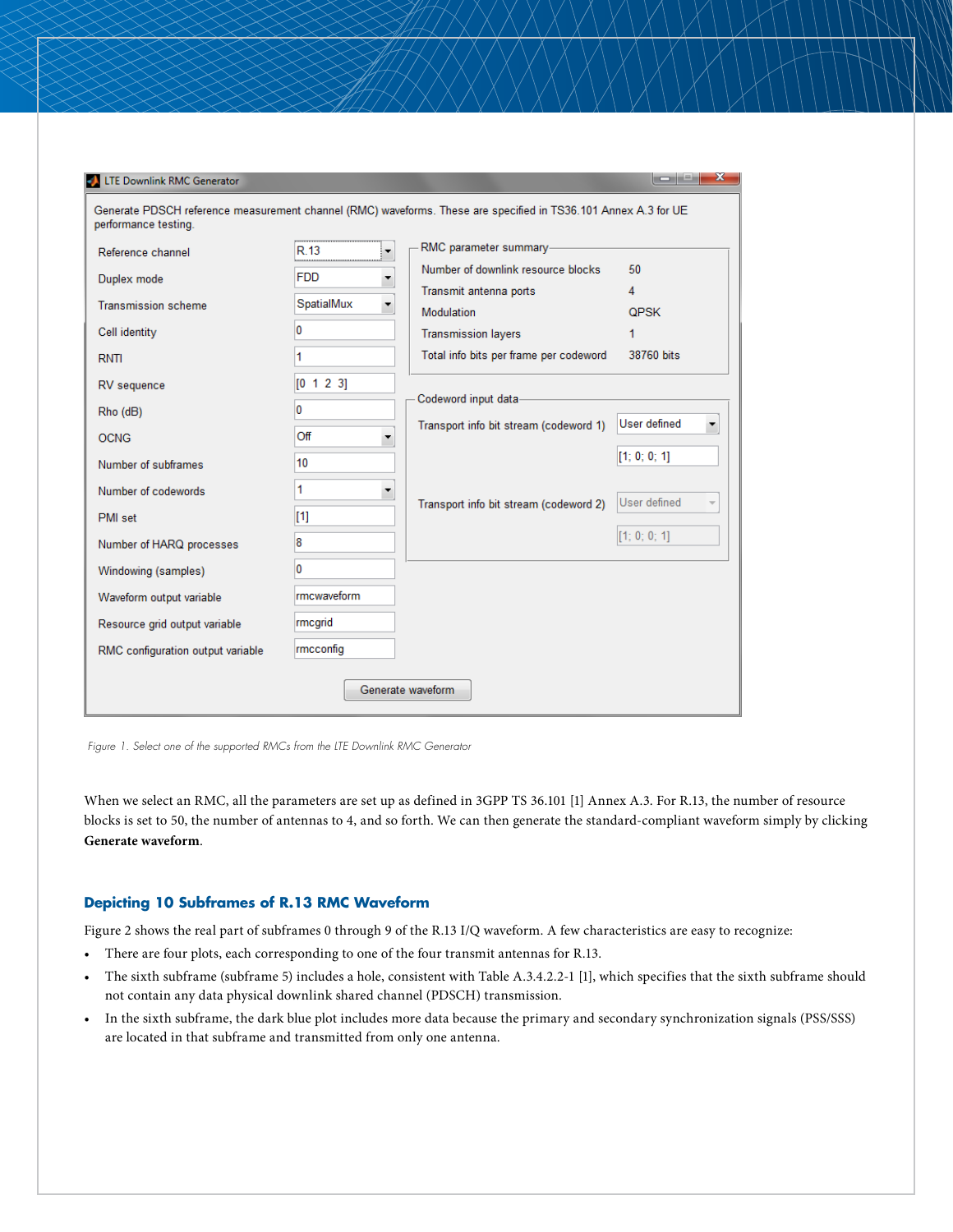

*Figure 2. Real part of subframes 0 through 9 of the R.13 I/Q waveform.*



Figure 3 shows that the 50 resource blocks allocated for R.13 correspond to a 10 MHz signal bandwidth.

*Figure 3. Fifty resource blocks allocated for R.13 correspond to a 10 MHz signal bandwidth.*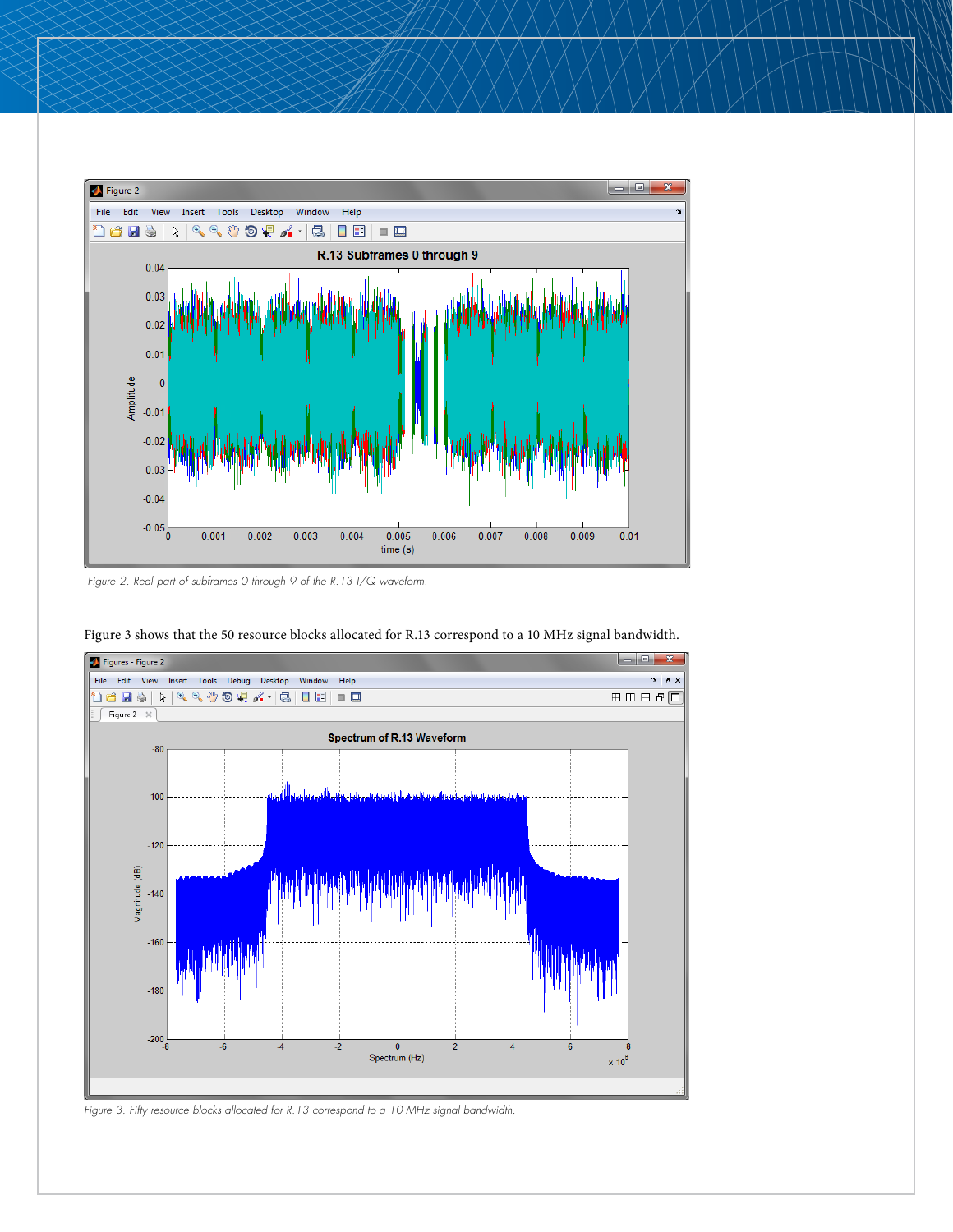In Figure 4 we see the absolute value of the grid for antenna port 0. A few distinctive features are that:

- No data is allocated in subframe 5 (the sixth subframe) as shown by the low energy.
- Primary and secondary synchronization sequences (PSS/SSS) stand out in the middle of the frequency range in subframes 0 and 5.
- The PDSCH allocation in all subframes but subframe 5 encompasses the whole bandwidth.

![](_page_3_Figure_4.jpeg)

*Figure 4. Absolute value of R.13 grid for antenna port 0.*

#### **Generating Downlink RMC from MATLAB Prompt**

The following three lines of MATLAB code generate exactly the same signal directly—without using the application. This provides an efficient way to further tailor the waveform, as well as automate the generation of a large number of such waveforms.

```
% Generate the configuration for R.13
rmc = 1teRMCDL('R.13');% Generate a random signal to transmit
Data = randi([0 1], 1, sum(rmc.PDSCH.TrBlksizes));% Generate the standard-compliant data
[waveform, txgrid, RMCcfgOut] = lteRMCDLTool(rmc, Data);
```
## **Generating Uplink FRCs**

LTE System Toolbox supports generation of uplink reference signals in much the same way as RMCs, using the lteRMCULTool application and function.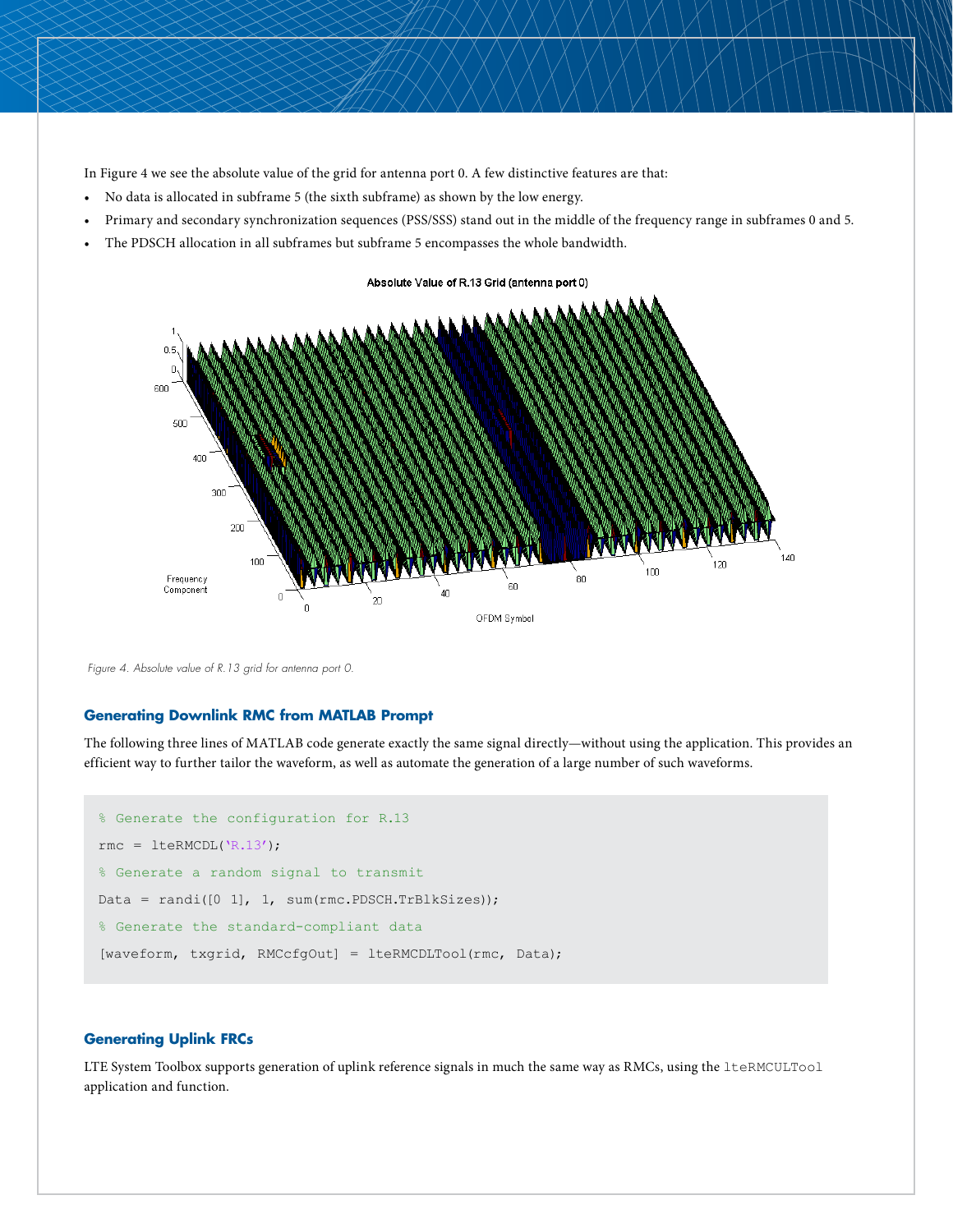## **Generating E-UTRA Test Model (E-TM) Waveform**

RMCs and FRCs are useful signals for investigating the throughput of an LTE system [1] section 8 and [2] section 8. These waveforms include a single user that typically occupies the whole bandwidth.

However, testing transmitter performance requires more dynamic signals, such as E-TMs [3] section 6. In those channels, the resource allocation for a user (PDSCH) changes with every subframe, and there can be several users (PDSCHs) transmitting at the same time.

LTE System Toolbox lets us easily generate E-TM models with lteTestModelTool. Similarly to RMC and FRC waveform generation above, an interactive application (see Figure 5) and a function are available, offering the choice between a few mouse clicks and very few lines of MATLAB code.

| LTE Downlink E-TM Generator                                                                                                                           | х                 |  |  |  |
|-------------------------------------------------------------------------------------------------------------------------------------------------------|-------------------|--|--|--|
| Generate downlink test model (E-TM) waveforms. These are<br>specified in TS36.141 (section 6) for testing the downlink<br>transmitter characteristics |                   |  |  |  |
| <b>Test model</b>                                                                                                                                     | 3.1               |  |  |  |
| Bandwidth                                                                                                                                             | 14MH <sub>7</sub> |  |  |  |
| Cell identity                                                                                                                                         | 1                 |  |  |  |
| Duplex mode                                                                                                                                           | FDD               |  |  |  |
| Number of subframes                                                                                                                                   | 10                |  |  |  |
| Windowing (samples)                                                                                                                                   | 0                 |  |  |  |
| Waveform output variable                                                                                                                              | tmwaveform        |  |  |  |
| Resource grid output variable                                                                                                                         | tmgrid            |  |  |  |
| E-TM configuration output variable                                                                                                                    | tmconfig          |  |  |  |
| Generate waveform                                                                                                                                     |                   |  |  |  |

*Figure 5. The* lteTestModelTool *interactive application.*